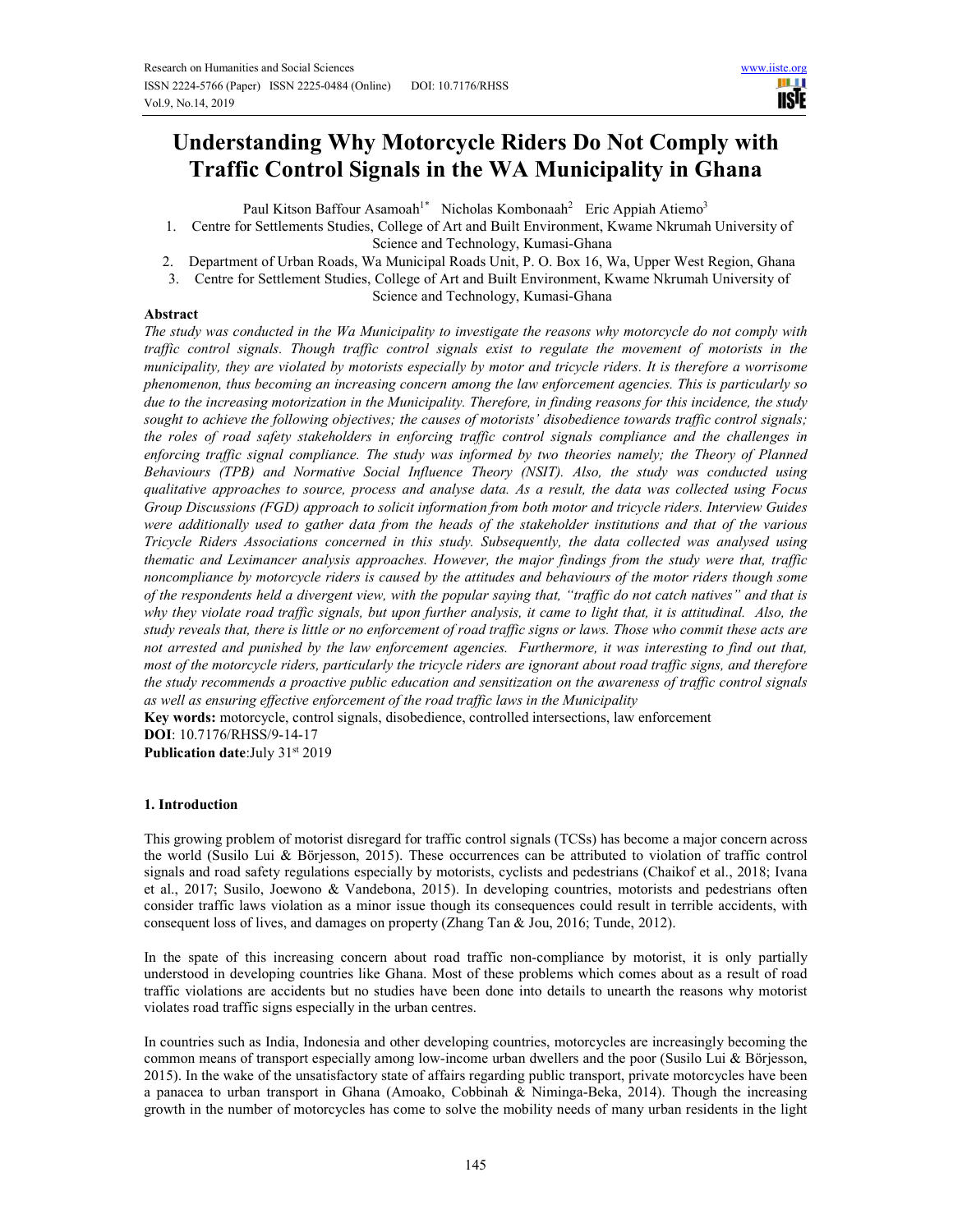of poor and inadequate public transport system. This has also come with its accompanying challenges such as non-compliance with road traffic regulations by motorist. These road user's behaviours have also been characterized by lack of certified training and valid licensing and indiscipline especially among the motorcycle riders, hence exposing them to road traffic accidents (Chalya et al., 2010). Although, there are multiplicity of factors that have been attributed to road traffic non-compliance particularly at signal controlled intersections, including geometric design, motor/vehicle conditions, the behaviour of motorists apparently is of relevance in this study since less attention has been paid to this in literature than is deserved. Relatively little is known about the characteristics of red-light runners and the circumstances which may prompt them to run a red light.

This study was therefore necessitated by the aforementioned behaviours of motor riders, hence, the need to understand why motorist do not comply with traffic control signals in the Wa Municipality.

Basically the study sought to: examine the causes of disobedience towards Traffic Control Signals in the Wa Municipality; find out the attitudes of motorcycle riders (MCR) towards Traffic Control Signals Compliance; examine the role of Road Safety Stakeholders in enforcing Traffic Control Signals compliance among Motorcycle Riders in Wa the Municipality; assess the challenges in enforcing Traffic Control Signals Compliance among Motorcycle Riders in the Wa Municipality.

### **1.1 Significance of the Study**

The significance of this research stems from, among others, the reasons why motorist particularly the motor and tricycle riders do not comply with traffic control signals in the Wa Municipality. The findings of the study is expected to be useful in understanding the underlying factors influencing motorist non-compliance with traffic control signals particularly at the traffic intersections. Although the growth of motorcycles usage and its associated impact in the municipality are obvious, because of their affordability and accessibility, however, their activities have also been confronted with risky behaviours such as violating road traffic signs and regulations (Chalya et al., 2012). Therefore, an in-depth understanding of their attitudes and the motives behind such behaviours will aid in initiating traffic compliance measures in addressing this phenomenon. In addition, this study would lead to the realization of effective strategies and policies towards reducing traffic non-compliance and its attendant accidents.

# **2. LITERATURE REVIEW AND THEORETICAL FRAMEWORK**

Many studies have examined the causes of road traffic non-compliance by motorist in the world over. But, there is no consensus on the reasons why these motorists do not comply with these signs. This section reviews literature review on key thematic areas which aimed at understanding why motorist do not comply with road traffic signs and laws in the Wa Municipality. The chapter starts with an evaluation of pertinent literature concerning the major themes; an overview of transportation modes and the concept of traffic law enforcement. Afterwards, the study looks at the traffic non-compliance in perspectives in developing countries including Ghana. Subsequently, it also looks at the various stakeholders' roles in enforcing traffic non-compliance, and as well as the effectiveness of the enforcement measures in addressing motor traffic non-compliance in the Municipality. The conclusion of the chapter then summarised the criticisms of the theories reviewed and as well as the research gap identified.

### **2.1 Transportation modes in Ghana**

In developing countries such as Ghana, vehicle ownership is low and dependency on public transport is high but the financial conditions and performance of all forms of government-organized public transport are ineffective and are in decline (Kumar, 2011). This situation has forced people and the market to develop creative solutions to address daily travel needs, hence a resort to motorcycles for personal mobility to complement the public transport systems. However, in as much as the relevance of transportation cannot be under estimated, it is also saddled with road traffic non-compliance.

There are several types and models of motorcycles around the world. The preference of motor bikes is dependent on the quality and properties. They can be categorised mainly into two, namely two-wheeled and three-wheeled motorcycles. Three wheelers are generally used for passenger and good commercial transportation. Tricycles in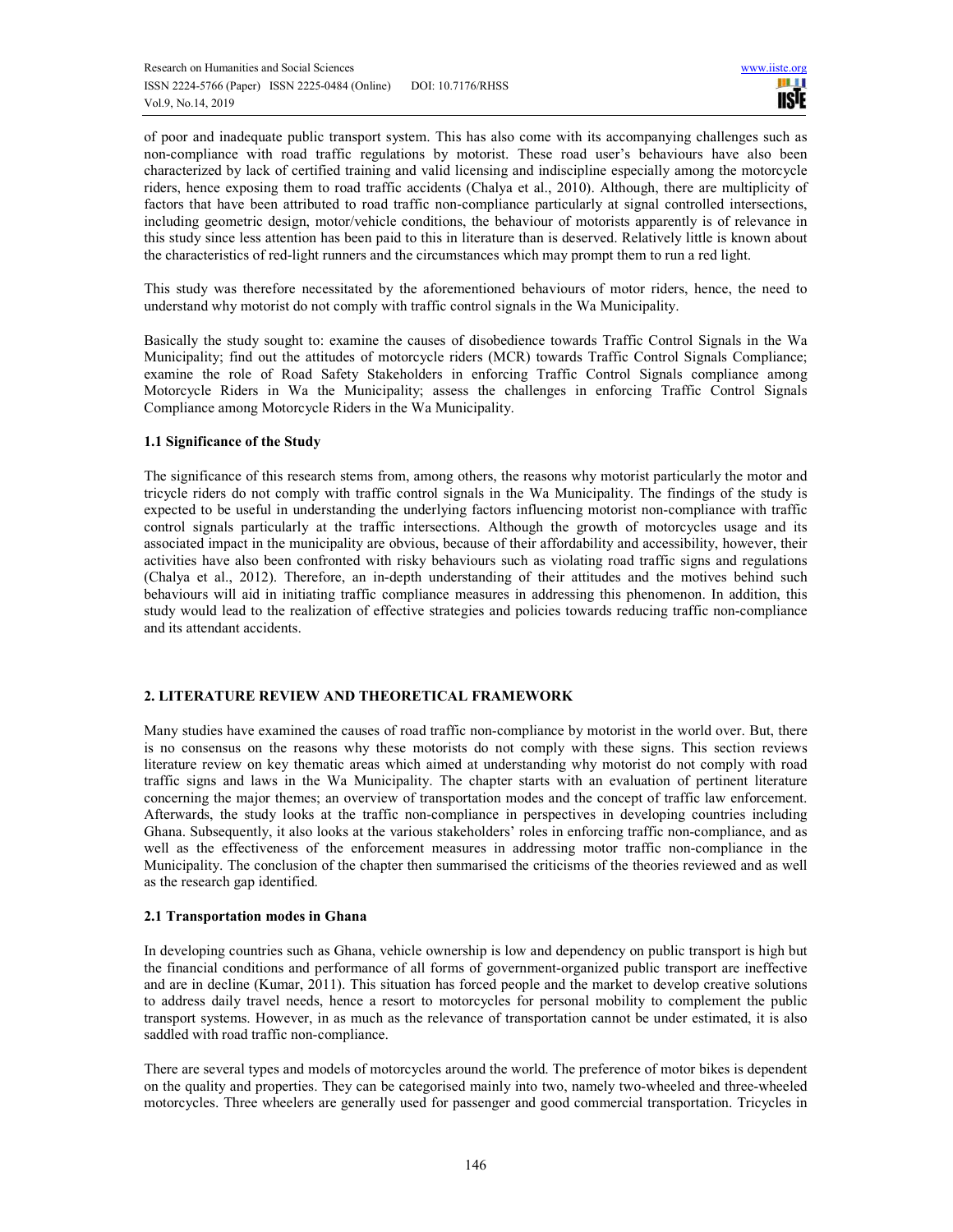Ghana, to a larger extent are used for freight transportation except in some few cases where they are used to convey passengers in rural areas (Dinye, 2012). Nowadays their scope of operations has been extended to the urban centres.

# **2.2 Importance of traffic control signals**

Traffic control signals are the most visible elements of the urban road infrastructure. They are not just physical systems like telephones or sewers or streets, although their technological elements, traffic lights, signs and painted pavements fit that description. Rather, they are systems that attempt to impose a strong social control over the most fundamental of human behaviours, whether to move or be still. Traffic control signals regulate the movement of pedestrians, motorist and other streams of road users on the roads especially at the traffic intersections. For most other elements of the urban infrastructure, controlling the behaviour of motorist does not constitute the primary goal of designers. For traffic engineers, understanding and manipulating the behavioural patterns of motorist and pedestrians (a group that included not just walkers, but people using the street for play, social gatherings, and commerce) proved to be a more important problem than the control mechanisms themselves

# **2.3 Concept of Traffic Law Enforcement**

According to the Organization for Economic Co-operation and Development (OECD) (1974; 2015), traffic law enforcement (TLE) is the area of activity intended at controlling road user behaviour. Human behaviour on the road needs to be controlled and regulated so as to reduce the rampant manifestation of road accidents, hence the essence of traffic control signals. Also, they are made to regulate the behaviour of individuals in a society so as to ensure conformity and reduce chaos among people interacting with one another in a society. Thus, it is for this reason that traffic laws were enacted to ensure sanity on the roads and perhaps reduce road fortunes.

In a similar vein, these Traffic laws are enforced by using three main measures namely, preventive, persuasive and punitive to effect a change in road user's behaviour to ensure efficient movement of traffic. These three measures are enforced by the law enforcing agencies in Ghana, which in most cases are the police and the DVLA officers so as to ensure that motorist put up the best of behaviour on the road and observe all traffic rules and regulations. Preventive traffic measures are traffic laws that are put in place to reduce and possibly prevent the occurrence of road accidents. Such measures include: Avoiding over speeding and avoiding drinking of alcohol whiles driving. All these measures are put in place as preventive measures to reduce the occurrence of road accidents. Persuasive measures on the other hand are more or less like preventive measures but the only distinction that can be drawn between them is that, persuasive measures in most cases do attract severe punishment but rather law enforcement agencies persuade road users to adopt such measures for their own safety. Punitive traffic laws are laws that specify the type of punishment associated with the violation of any traffic law. Punitive traffic laws differ in magnitude depending on the type of offence that motorist commits. These measures are put in place to deter road users from voluntarily disobeying traffic laws and encourage compliance of traffic regulations on the road. The traffic control signals that specify acceptable road user behaviour are important elements in the development of a safe road environment and it is the enforcement of these laws that is commonly regarded as one of the most effective means of moderating and reinforcing compliant road user behaviour (Elvik & Vaa, 2004).

In advanced countries such as Norway, traffic law enforcement provides the means of modifying road user behaviour and this has been demonstrated to reduce a number of road injury accidents (Pennay, 2008). This is however different from developing countries such as Ghana where traffic non-compliance is very common especially among motorcycle riders in the Wa Municipality though there have been concerted efforts aimed at addressing this problem.

# **2.4 Factors influencing non-compliance with traffic control signals by motorcycle riders**

Studies have indicated that several factors can influence the individual's willingness and ability to comply with traffic laws and regulations. Among these factors are the perceived risk of various riding/driving behaviour and legitimacy of laws and associated enforcements (McKenna, 2007), Sex and age (Oltedal & Rundmo, 2006), motorist motive (Tyler, 1990), the deterrence effect (Sunshine & Tyler, 2003), defiance and visibility of law enforcement agencies on the road. Another study by Kimwetich & Ndunge (2012), to determine the level of compliance and awareness of traffic control signals among tricycle riders in Kitui town, only 2.2% of the 90 motorcycle riders knew traffic rules that governed their movement. The study further indicated that 97.8% of all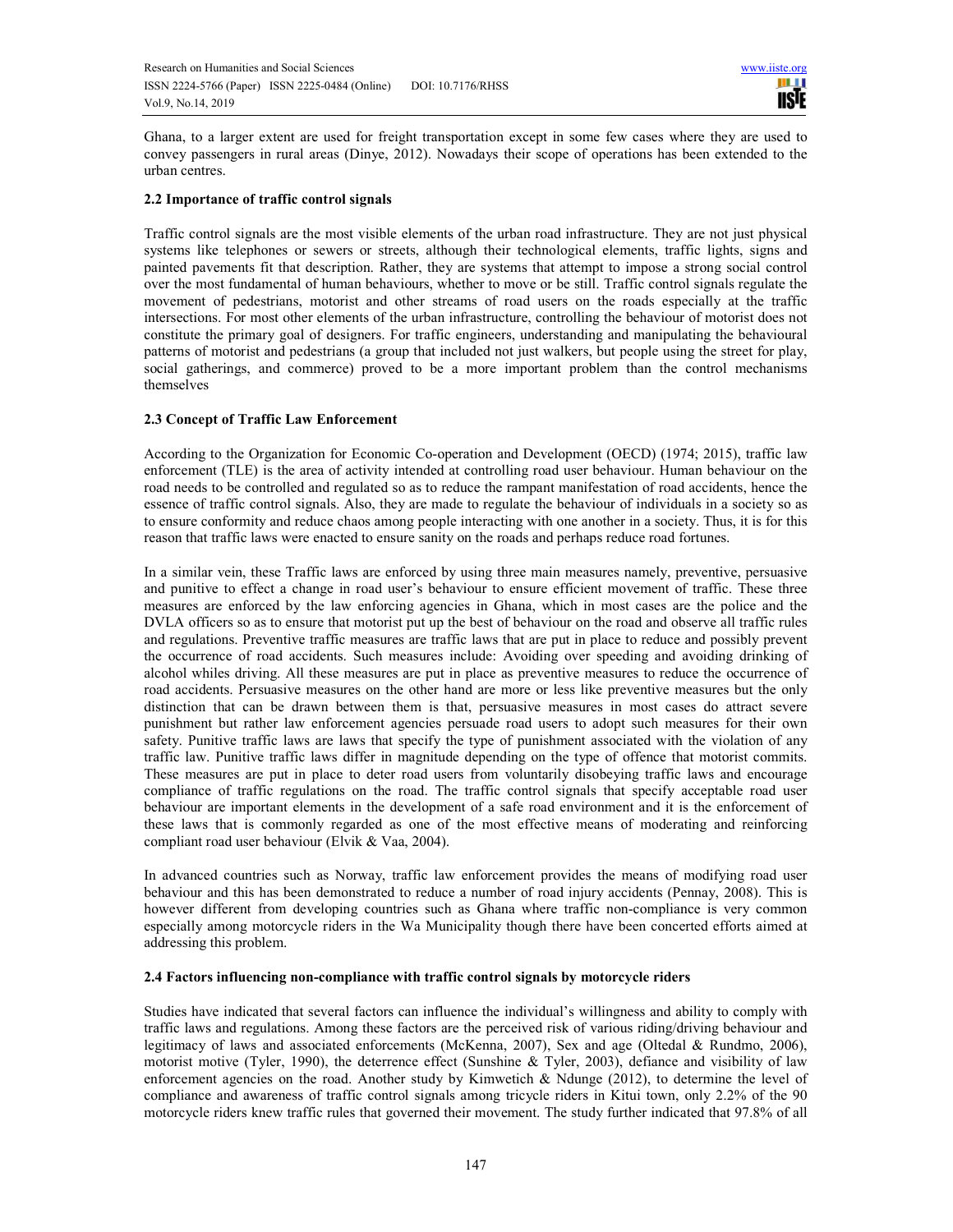the participants when asked to state traffic laws to be obeyed while on public roads gave sketch answers or never attempted to answer. This therefore has serious implications as far as road safety is concerned, thus it is necessary to unearth the reasons behind this behaviour. Also, although, there are several determinants of road traffic law compliance as mentioned above, but for the purpose of this study, sex, age and the motives of the motorists were employed. This was informed by the fact that they are relevant and are captured in the objectives of the study and will help in understanding non-compliance with TCS by motor riders.

### **2.5 Effects of non-compliance with traffic control signals by motorcycle riders on the economy**

The impact of enforcement can be estimated as the potential accident savings resulting from having all motorists complying with all traffic laws and regulations all the time. It is evident that much of the compliance is voluntary or a result of successful socialization mechanisms not depending on active policing. Therefore, such estimates are the maximum value estimates for Traffic Law Enforcement (TLE) impact. The incidence of road traffic noncompliance by these riders has consequences of traffic fatalities and for that matter, their effects on the economy cannot be overlooked. This has led to loss of lives and therefore places hardships on the individuals and families that are mostly affected. Most road traffic injuries are as a result of non-compliance to road traffic laws, thus putting a heavy burden, not only on global and national economies but also household finances. Many families are driven deeply into poverty by the loss of breadwinners and the added burden of caring for members disabled by road traffic injuries (Peden, 2004). Also, the financial burden of increased death and injury severity can have a major impact on the finances of the government and local communities who are paying for the resources that are required to deal with road crash victims and their families in the aftermath of a crash. Everyone killed, injured or disabled by a road traffic crash has a network of others, including family and friends, who are deeply affected. It would be impossible to attach a value to each case of human sacrifice and suffering, add up the values and produce a figure that captures the global social cost of road crashes and injuries (Peden, 2004). The economic cost of road crashes which are usually the consequence of traffic noncompliance is estimated to be 1% of gross national product (GNP) in low-income countries, 1.5% in middle-income countries and 2% in high-income countries. In simple tense, road traffic deaths and injuries (RTIs) impose a huge economic burden on developing economies since resources that could have been channelled to other uses or sectors of the economy have to be spent on victims of road crashes particularly motorcycle riders and some of the accidents are often avoidable.

### **2.6 Theoretical Grounds of motorcycle riders' non-compliance with traffic control signals**

A number of studies have attempted to establish the factors that causes road traffic non-compliance among motorist but not much has been established in the literature. However, the results clearly indicate the human element as the main cause. The common denominator of human errors seems to be lack of compliance by motorist to road traffic signs. As a result, a number of theories have over the decades been propounded to dilate on road traffic non-compliance. Among the theories known, a few relevant ones are useful in helping to develop a theoretical framework for this study. A theoretical framework serves as a means of defining and explaining the research problem (Jacard & Jacob, 2010). In this framework two theories were drawn to understand why motorist do not comply with traffic control signals, the key variables that influences why they behave the way they do and how this could be minimised within the study Municipality. These theories are the Normative Social Influence Theory (NSIT) and the Theory of Planned Behaviours (TPB)

The Normative Social Influence Theory relates social influences to behavioural changes of a person which in turn, is influenced by perception of the actions of other people and society in general. The action of changing the behaviour for this theory is called as conformity. Conformity strategy is the process in social norms which people's beliefs or behaviours are influenced by peer pressure or unconscious compulsion. This theory believes that people take risks because of peer pressure or a general community perception that an activity is of low risk.

The Theory of Planned Behaviour that was developed by Ajzen (2011) has been widely used in studies related to risky behaviours. This Theory of Planned Behaviour (TPB) is the most used framework in the category of behavioural models (Morgan & Bachrach, 2011). The main assumptions of the TPB are that, intention is a strong predictor of behaviour and intention may be assessed by evaluating general attitudes, beliefs and preferences. The three most important elements embedded in this theory are; attitude, subjective norms and perceived behavioural control but only two of them were highlighted in recent study. Traffic non-compliance which is entirely a behavioural or attitudinal, hence, this theory was drawn to help explain this study. Figure 2.1 shows the relationship between the components of the theory.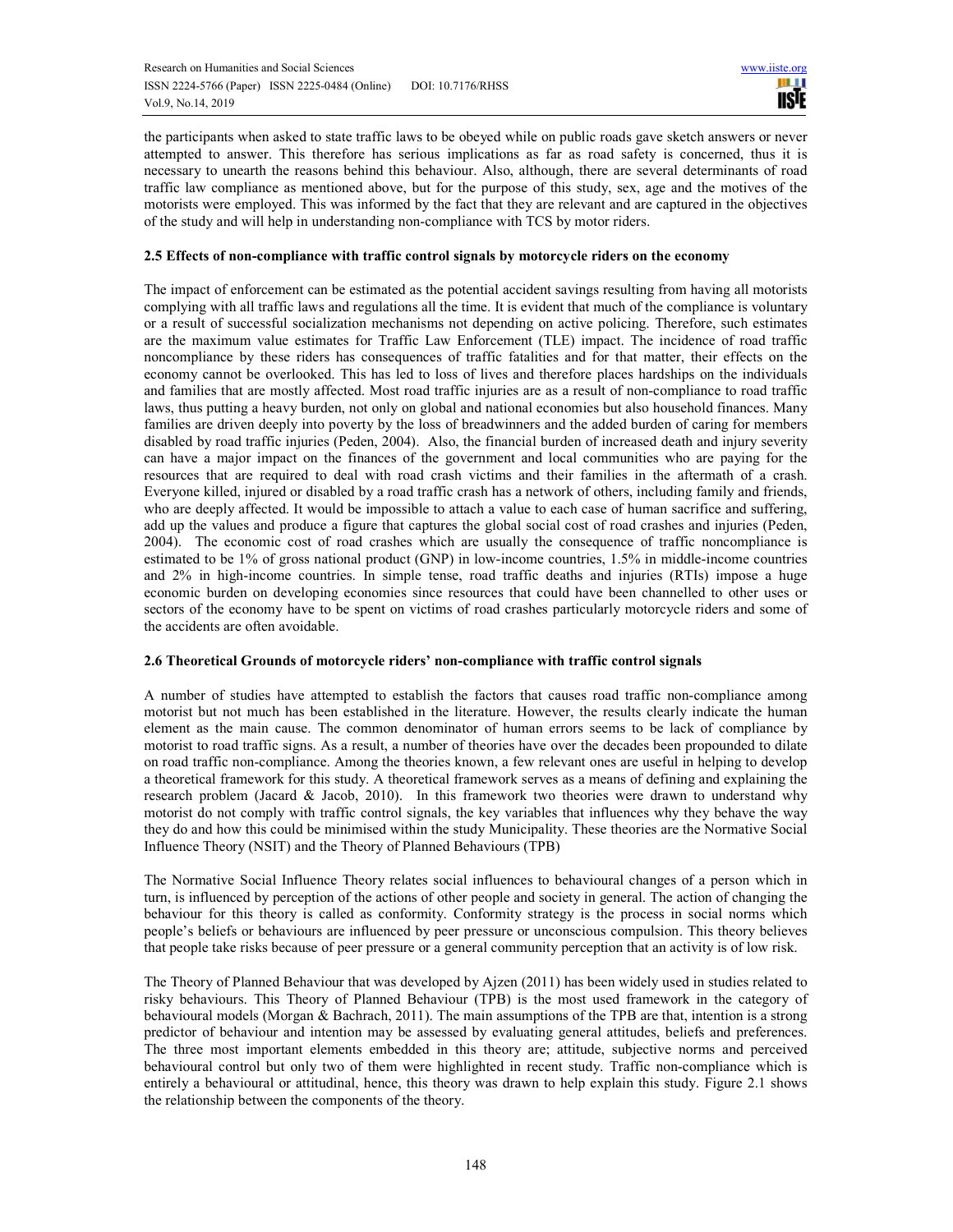



**Figure 2. 1: The Theory of Planned Behaviour**  Source: Adapted from Ajzen, (2011) and modified

Generally, the premises of the theory, therefore is that, volitional behaviour is based on intention and that intentions are based on three cognitive components: attitudes, SN and PBC which are embedded in this theory. The attitudinal component is the evaluation of the likely outcomes of the behaviour (what will happen if I do it?), subjective norm is the perception of the social norm surrounding the behaviour (what will people think if I do it?) and PBC is the perceptions of control over the behaviour (can I actually do it without too much trouble?). Thus these are the factors that influences one to either comply or not comply with road traffic signals.

Thus the constructs of the TPB have proven important in understanding the differences between safe and unsafe motor riders (or violators and non-violators) within the traffic safety literature. However, on the contrary it is argued that although the TPB has improved on road traffic accidents (RTA) most caused by traffic noncompliance by motorist, the improvement is not consistent with all behaviours. Most of the limitations suggested for the TRA, including lack of variables such as attitudes towards enforcement and emotion, also apply to the TPB (Delaney *et al.* 2004). For instance, despite the support given to the new variable (PBC), various authors criticized it for lack of clarity concerning its meaning (Fishbein & Stasson, 1990, cited in Fletcher et al., 2006).

# **2.7 Conceptual Framework of the study**

According to Kothari (2004), a conceptual frame work is defined as an abstract idea or a theory used to develop new concepts or to reinterpret existing ones. It shows the relationship between variables under study and how they influence one another in terms of the dependent and independent variables. For instance, age as a variable may be associated with high speeding and violation of traffic rules as established earlier on. Therefore, from the figure 2.3, the dependent variable is the motorcycle riders' non-compliance while the independent variables include; the behavioural factors or attitudes of the motor riders, rider's motives and that of the demographic characteristics that influences that willingness to either comply or not comply with road traffic signs and regulations in the Municipality.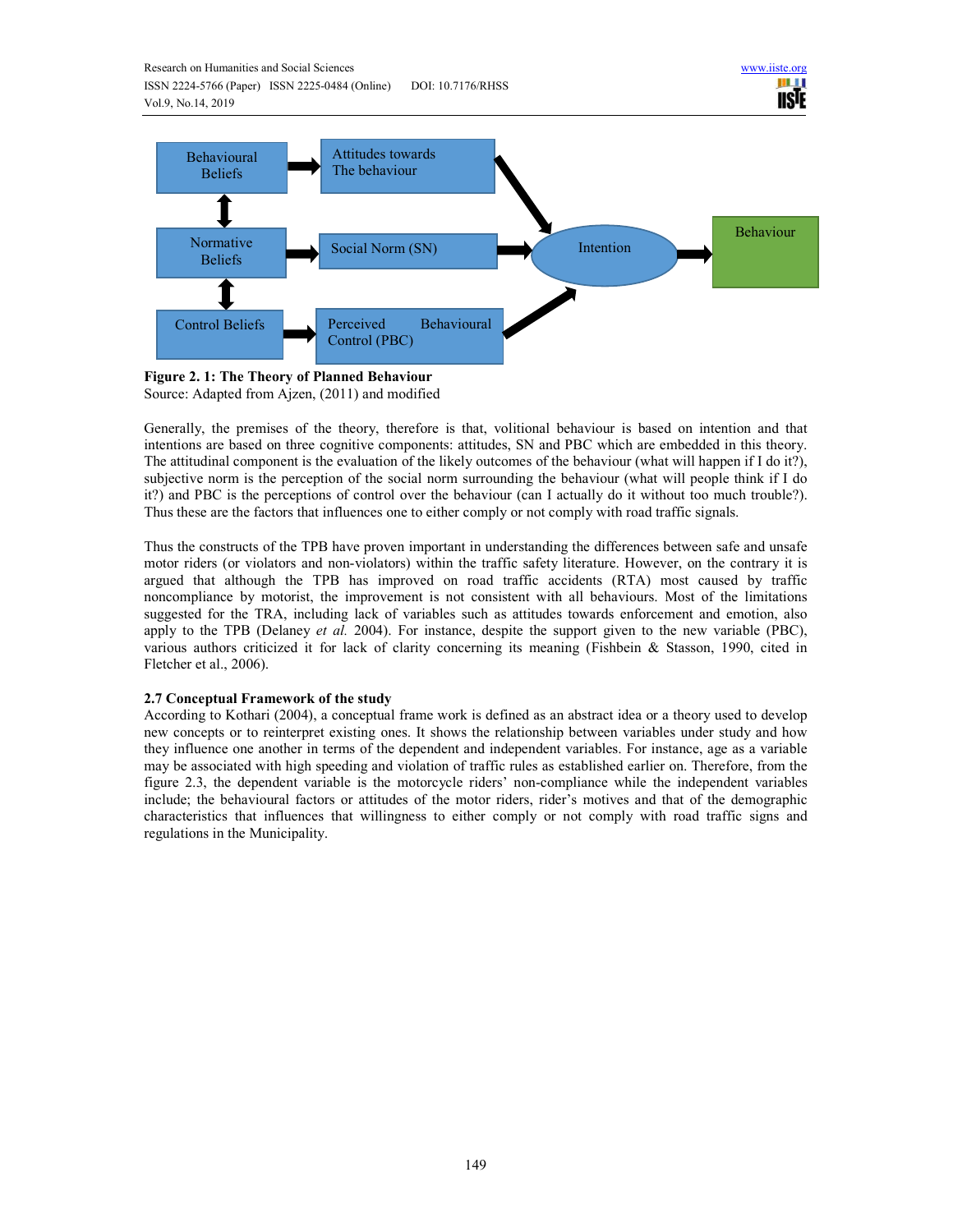

**Figure 2.2: Conceptual Framework of the study** 

Source: Researcher's Construct, May 2018

Figure 2.3 gives the relationship between the independent and dependent variables. As seen from the conceptual framework, compliance to traffic control signals is influenced by road users' level of attitudes, their demographic characteristics and that of their subjective norms.

The studies have shown that road traffic violations are the riskiest type of aberrant riding behaviours. They are mediated by the attitudinal and motivational factors and make a significant contribution to the accident toll in the Municipality. Various social cognition models have been utilized in road safety research to theoretically explain the underlying psychological mechanism involved in commission of violations. However, from the foregone review of the studies done by various researchers globally. For example, Lankarani et al. (2014) and Dinye (2012) among others, all concentrated on road traffic accidents instead of non-compliance with traffic control signals instead of investigating reason for non-compliance.

# **3. Methodology and Study Area Profile**

This section contains a description of the research methodology employed in carrying out the study and the profile of the study area. The Wa Municipality is one of the eleven municipalities that make up the Upper West Region (UWR) of Ghana. However, at the 2010 Population and Housing Census period, there were nine District/Municipalities in the region. It has an estimated population of 107, 214 people (Ghana Statistical Service, 2012). Its population is growing at the rate of 2.7% per annum with 71,051 of the population, representing 66.3% living in urban Wa (Ghana Statistical Service, 2012). It also has a land area of approximately 234.74 square kilometres, which is about 6.4% of the region's total land area. Figure 3 shows the Wa Municipal boundaries and some selected major towns.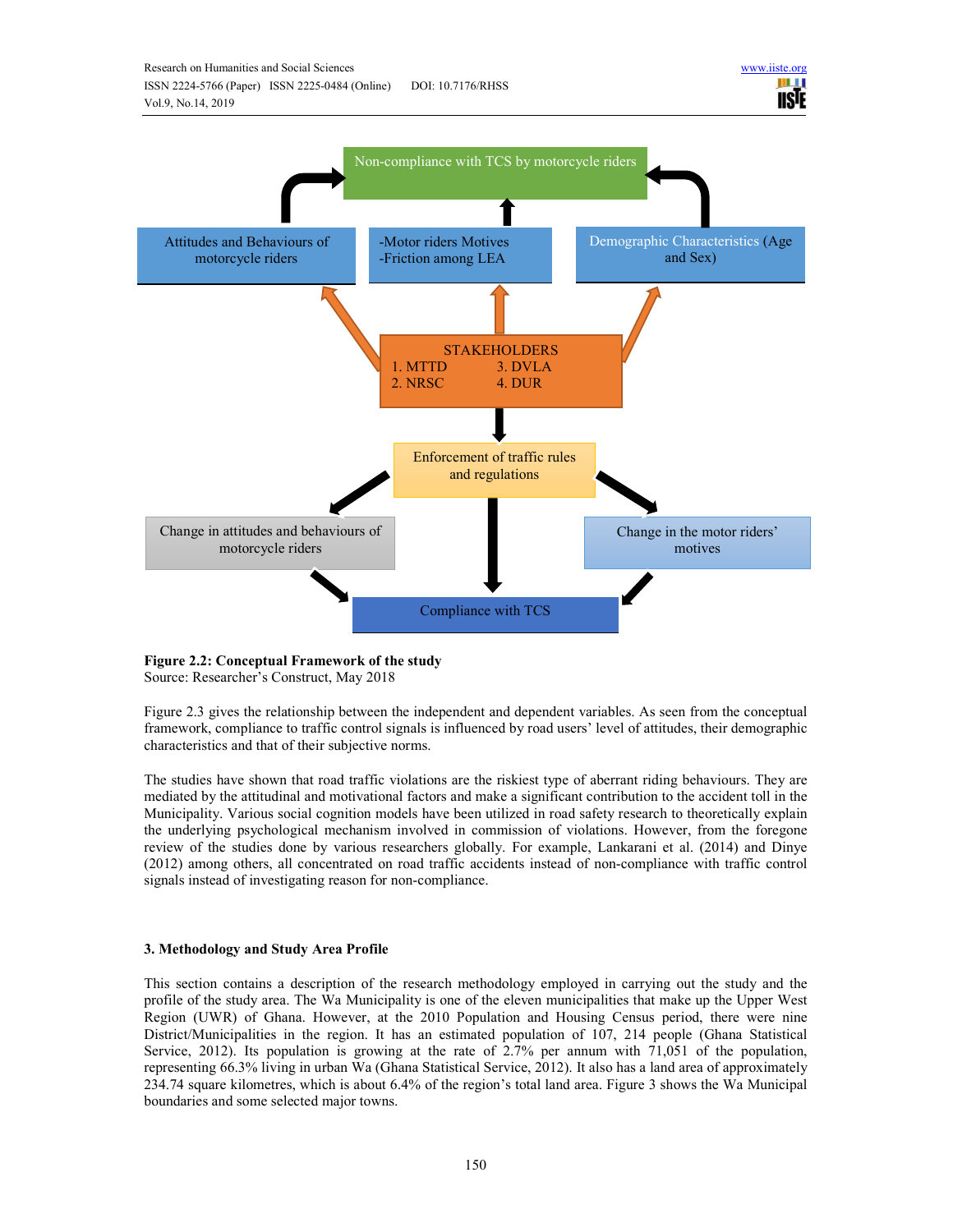![](_page_6_Figure_0.jpeg)

![](_page_6_Figure_1.jpeg)

![](_page_6_Figure_2.jpeg)

**Figure 3. 1 Municipal Map of Wa**  Source: Town and Country Planning Department, Wa (2018)

# **3.1 Research Methodology**

The study made use of the case study design to guide the entire research process. According to Yin (2014), a case study is an empirical inquiry that investigates a contemporary phenomenon, which this study fits very well and was premised on the qualitative research approach, thus, aligned to the interpretism research philosophy.

The data sources included secondary and primary. The secondary sources included published and unpublished reports, journals materials, textbooks and magazines and articles. The primary sources were made of Focus Group Discussions (FGD), Participant Observation and as well as Interview Guides to solicit information from the identified institutions. Focus Group Discussions (FGD), Participant Observation and as well as Interview Guides to solicit information from the identified institutions.

The study targeted three set of respondents. The first set was the motorcycle riders within the selected zones of the Wa Municipality. The second set of the respondents were the leaders of the various tricycle riders associations, whereas the third group constituted the stakeholder institutions that are responsible for ensuring road safety in the Municipality. As part of the inclusive criteria, the study strictly considered the motor and tricycle riders. The study also considered those within the age brackets of between 18 and 35 years.

Since qualitative approaches were the main primary techniques for the data collection, it was therefore necessary to employ a qualitative approach for the analysis, hence the study employed thematic analysis together with the Leximancer software.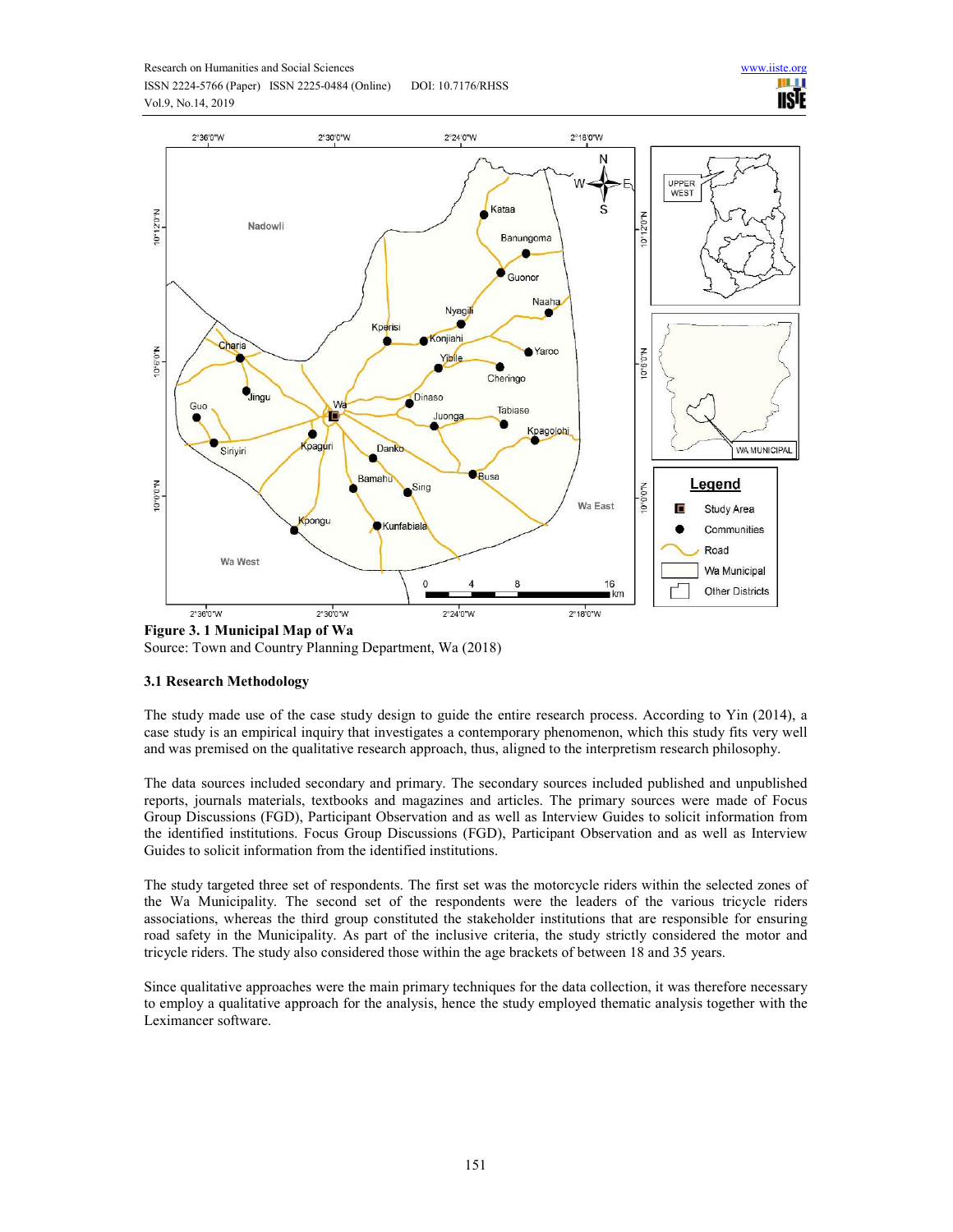# **3.2 DATA ANALYSIS AND DISCUSSIONS**

### **Awareness of Road Traffic Signals**

It was useful for the study to determine whether respondents had basic ideas about traffic regulations and the possible effects that their knowledge on traffic regulations could have on traffic compliance. As a result, data was collected from the motor and tricycle riders using FGD and interview guides as the main data collection instrument across the five zonal councils in the Wa Municipality on the awareness of road traffic signs. The study indicated that most of the motor riders in the municipality had little or no knowledge on the existence of road traffic signs. They were unaware of what such signs represent and how relevant they are to motor and tricycle riders. It was further revealed that, most of the motor riders were only aware of the traffic lights, but the other road traffic signs such as the "GIVE-WAY", "STOP" lines, and the "Zebra Crossing Signs" were less known to them. Again, the findings showed that, most of the riders only know the connotation of the Red Light (which means 'STOP') and that of the Green sign also (meaning 'GO'). This can be said to be a contributory factor behind their poor attitude towards road traffic signs as most of the motor riders are unfamiliar with them. For instance, when participants in a FGD held in Danko were asked about the meaning of the Zebra Crossings and the Stop Lines, it was interesting to notice that, most of the participants could not interpret their meanings. This was also affirmed by a male participant in Busa that;

*"Hmm, I think the problem of traffic noncompliance is as a result of the motor riders not being familiar with the road traffic signs, there is no education on them. Some of our riders don't know the meanings of the red, blue and yellow signs of the traffic signals. Also the zebra signs are not known and I think that the government and the NCCE should educate the general public and our riders on the importance of the road traffic signs" (Interview no. 02-18/03/2018).* 

![](_page_7_Picture_6.jpeg)

**Plate 4. 1: A Picture showing an all-male participants during a FGD session in Busa** 

Source; Researcher's Field Work, March 2018

Though it was revealed from the various FGDs that, a good number of the motorcycle riders were not really aware of the road traffic signs, some of the participants disagreed with this view and asserted that motor riders deliberately refuse to comply with them, with the common notion that "natives" do not comply with traffic regulations. It was also obvious from the data available that, most of the motor riders in the study area are not familiar with the traffic control signals as indicated earlier and as a result, they are unable to read and interpret their meanings. The implication is that, these riders are more vulnerable to RTA than any other road users.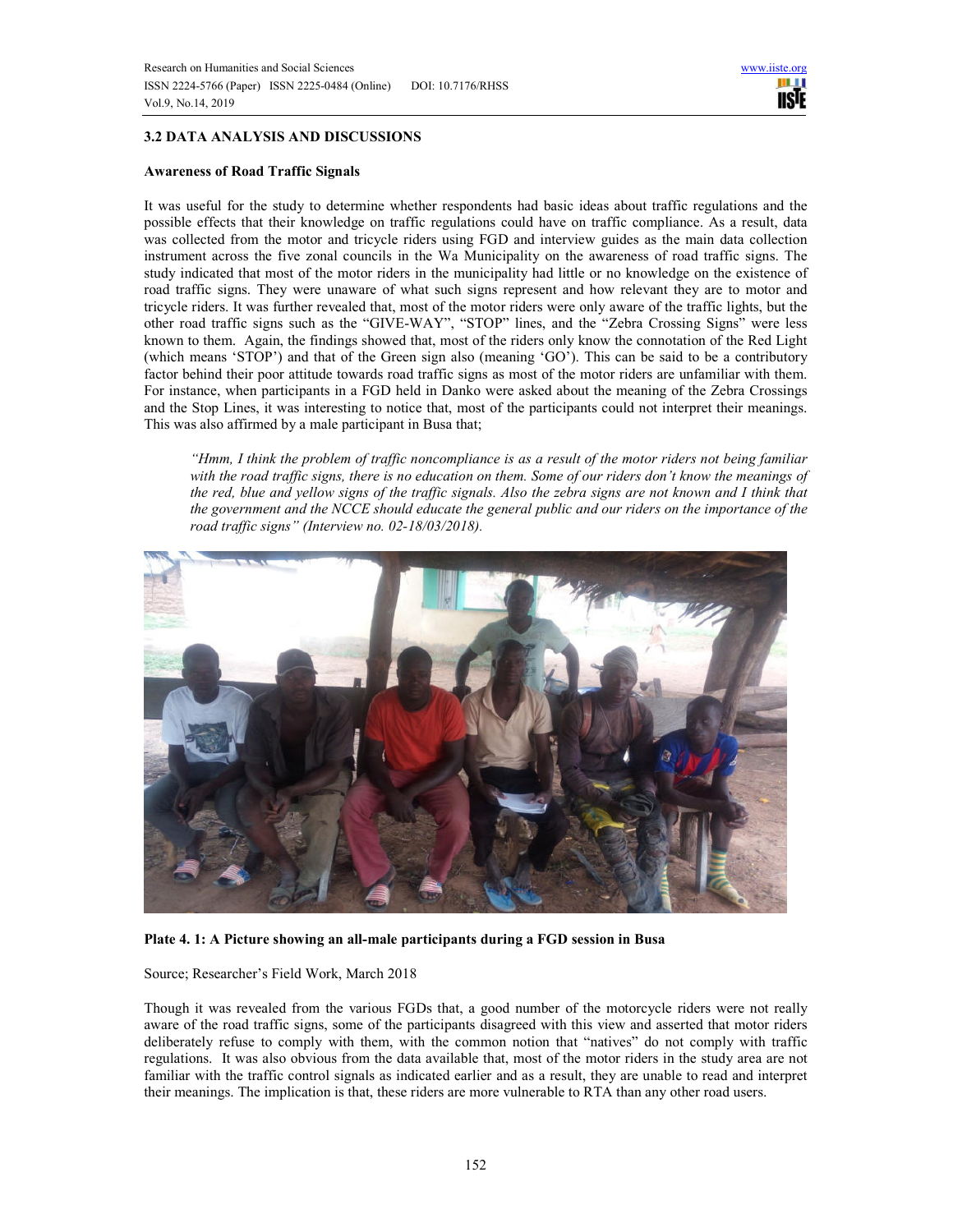# **3.3 Mode of Training for Motor and Tricycle Riders**

The study identified two main modes of training before licensing namely, professional or formal training and informal training. The informal training mode is where motor/tricycle riders learn riding through apprenticeship, friends or family members without certificate from any accredited institution. On the other hand, the formal mode of Training is the process in which potential motor riders are taken through theory and practical by an authorized agency or its affiliate (DVLA) before a motor license is issued and it is renewable within a certain time frame. The study discovered that most of the motor riders were not formally trained on how to ride. The participants of the focus group discussion revealed that they learned riding through family members and friends who knew how to ride and were not aware that they need license to enable them ride. This was therefore contrary to the provisions in the Ghana Road Traffic Act, 2004 (Act 683).

According to the Road Traffic Act-2004 (Act 683), a motorcycle/tricycle rider must hold a current rider's license as well as a current registration. Also, part 16(1) clearly states that, a person shall not drive a motor vehicle on a road unless he is the holder of a license for the purpose (in this Act referred to as a "driver's or rider's license") and a person shall not employ any person to drive a motor vehicle on a road unless that person so employed is the holder of such a driver's license. These can be inferred from the excerpts from some respondents below;

*"More than 80% of those who ride motorcycles in the Wa Municipality do not have license or undergo any training, they just learn how to ride the motor cycle and there they go" (Interview no. 01-17/03/18).* 

The above response from the field shows that, most of the riders in the municipality do not have motor license or training. Riding without license or any form of training by the motorists has implications on human lives and properties.

# **3.4 Causes of disobedience towards Traffic Control Signals**

A number of risk factors contribute to road traffic noncompliance and the resulting human casualties. These road user behavioural factors as outlined in the conceptual framework are the most common factors, accounting for more than 85% of all traffic crashes (Odero Khayesi & Heda, 2003). They have also been explained under the Theory of Planned Behaviour (TPB) as the central theme of the study. Some of these causes of road traffic disobedience in the study area are: lack of training and awareness on traffic control signals, ignorance towards road traffic signals, indiscipline on the part of riders, weak of enforcement of road traffic laws and regulations, attitudes of motorcycle riders in the municipality, minors riding motorcycles, the use of hard drugs/ alcohol abuse and the presence of police officers at traffic intersections. It was revealed from the responses of the motor riders that the presence of the police officers at the various traffic control points cause them to violate these signs for fear of been caught if they stop. For instance, out of the Ten (10) participants who were present during a focus group discussion in Charia, 9 of them referred to the presence of the police at the various traffic intersections as the reasons why they violate the traffic control signal. See the excepts below;

*"The police should not harass motorists at traffic intersections. It is because of the police that motor riders disobey the red signs of the traffic light since they normally fear of been caught should they stop" (Interview no, 07-25/03/18).* 

Similarly, response from the police department to an extent confirmed this.

Generally, it can be observed that from the above excerpts that, the use of hard drugs by some section of the motorcycle riders in the Municipality influence their behaviours towards road traffic laws and regulation. The implication is that, if the Police MTTD does not ensure effective traffic law enforcement, the outcome would be disastrous since innocent lives would be lost as a results reckless road behaviours by these motorcycle riders.

### **3.5 Effects of road traffic non-compliance by motorcycle riders**

Besides examining the causes of traffic disobedience among motor users (motor cycle and tricycles), the study also identified the possible effects of non-compliance in the Municipality through the information and observations gathered from the field. The data from both the Focus Group Discussion and the Institutions clearly attributed the causes of traffic non-compliance by motor riders to human behavioural factors such as accidents which at times results in loss of lives and other financial and psychological strain brought to bear upon the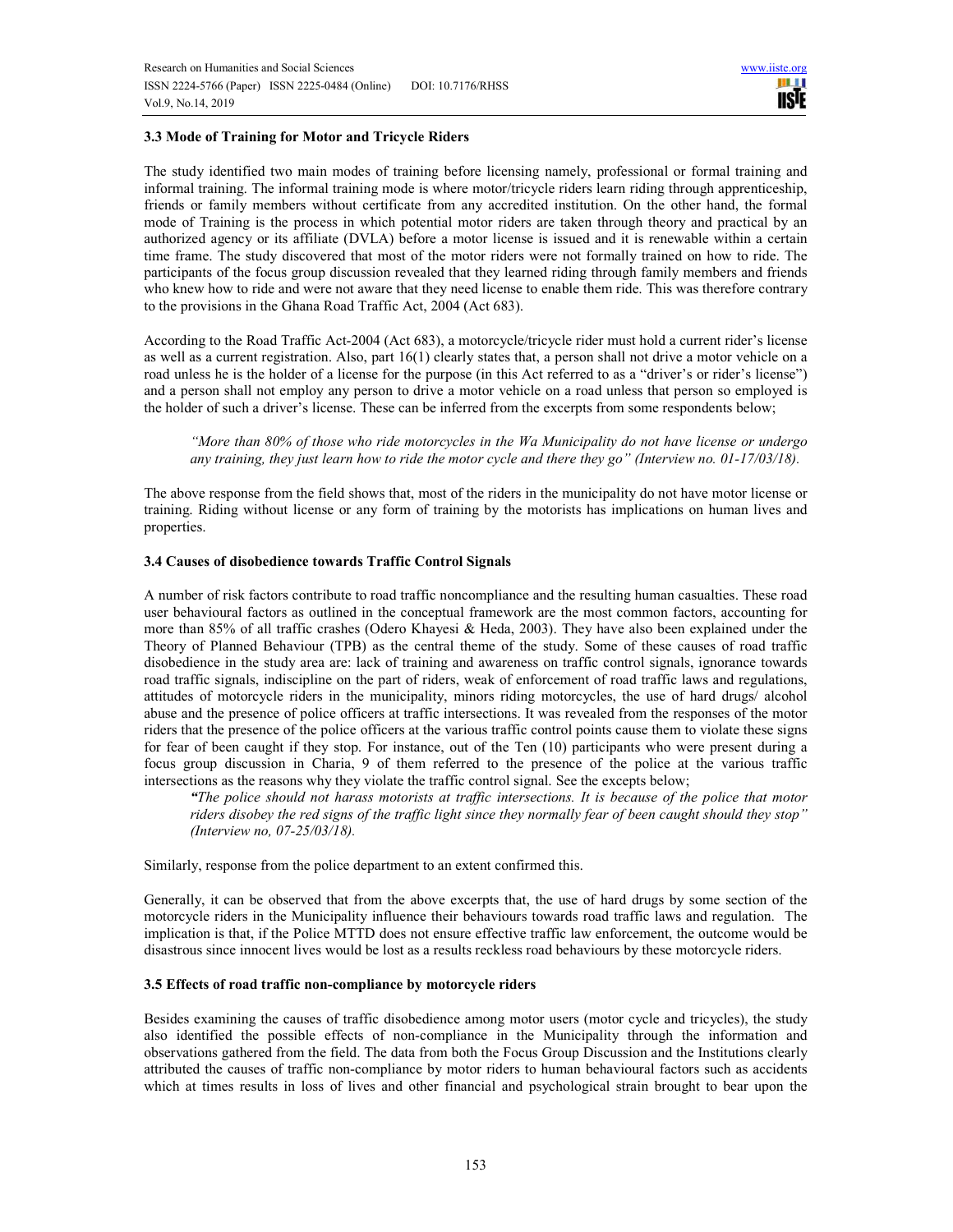bereaved families. It also burdens the government financial commitments and other services that could have been channelled to other areas of national development.

It could therefore be implied from the responses and observations gathered from the study that the effects of traffic noncompliance by motorists are devastating on the lives of individuals and the Municipality as a whole. Thus, in an attempt to minimize its effects, there is the need to sensitize and educate the motorist on the relevance and the need to comply with road traffic signs. Additionally, the law enforcement agencies such as the Police should be proactive in arresting and prosecuting traffic law offenders in order to serve as deterrent to others.

### **3.6 Stakeholders Roles in enforcing Traffic Control Signals (TCS) in the Wa Municipality**

Institutions play a very important role in ensuring traffic compliance in the Municipality and Ghana as a whole. Henceforth, the study identified four key institutions that are responsible for the education, enforcement and maintenance of road safety in Ghana. These institutions are basically the MTTD, DVLA, and NRSC. Each of these institutions are entities on their own but they collaborate with each other to offer training to the motorist and also to check unauthorized road users from the road though in most cases individual organization do their own programs due to differences in the outline and functions.

### **4. Results of Leximancer analysis and discussions**

The results of some central themes were further subjected to the Leximancer software to scientifically confirm or otherwise from what was manually analysed.

The results of the socio-economic characteristics using the automatic mapping function of the Leximancer software. The arrow pathway that links **"SCHOOL"** to **"PAY"** via **"DAILY"** and to **"MOTORCYCLE"** concepts are clustered within overlapping themes. The dominant theme is **"SCHOOL"** with a word count of 5 as also shown in the figure above as against **"PAY"** and **"DAILY"** which has a word count of 3 each. They are also linked by **"MOTORCYCLE".** The implication is that; education plays an important role as far as road traffic signals compliance is concerned. As evident from the field that most motor riders especially the tricycle riders could not understand and interpret the meaning of these road signs because they are uneducated, therefore they violate them unknowingly. Most of them dropped-out of school at the basic level and others too had never been to school, as a result they are unformed about road traffic laws and their implications. This is why **"SCHOOL"** has been dominant and therefore has the largest word count of 5. Also, most of the participants during the focus group discussions indicated that they had dropped-out of school at the basic level to take up the tricycle businesses so as to earn a living. These are mostly the tricycle riders and so they are ill-formed about road traffic signs.

It can be deduced from the data collected that traffic signals are not known to most of the motorcycle riders since results from Figure 4.2 appear to re-affirm the same assertion as shown in the diagram. The major themes that emerged from the data are **"KNOWN", "SIGNS"** and **"TRAFFIC**" with word of 4 each as shown at the right hand side of Figure 4.2. This also supports an earlier assertion made by one of the respondents in the field that, some of the motor riders in the Municipality are very much aware of the existence of road traffic signs but however violates them and that is why **"KNOWN"** has dominated in the figure above. Also, though majority of the riders are ignorant of road traffic signs but some of the riders knows these traffic laws and signs. The theme with the highest word count also shows its relevance as far as the study is concerned, **"TRAFFIC"** as seen above has been key in this study and almost every participant made mention of it during the FGD sessions as compared to the other components shown on the diagram.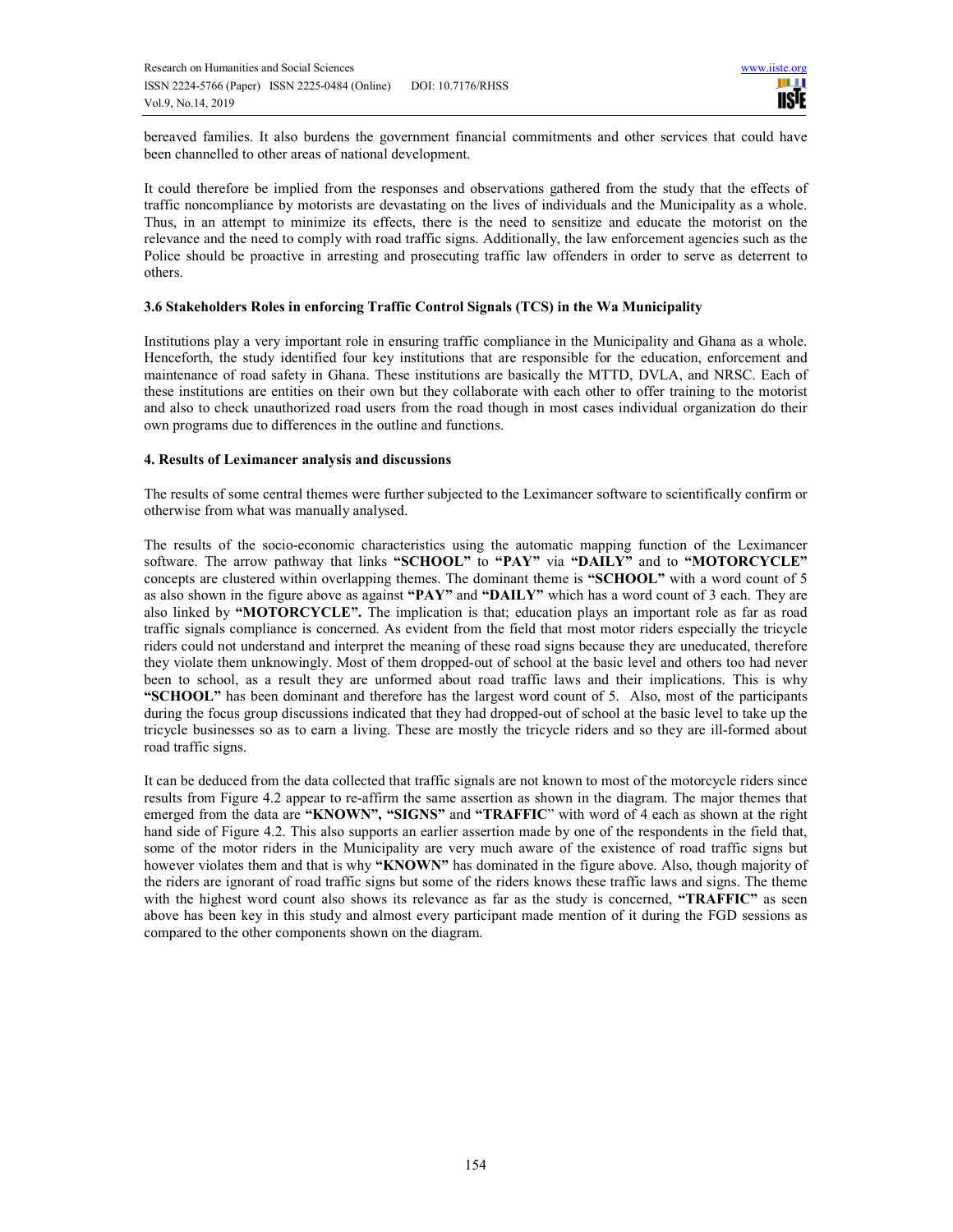![](_page_10_Picture_1.jpeg)

ш **IISTE** 

**Figure 4. 1: Results of Leximancer analysis of data showing the Awareness of Road Traffic Signals and their ranked concepts.** 

Source: Field Work, August 2018

![](_page_10_Figure_4.jpeg)

**Figure 4.2: Results of Leximancer analysis of data showing the Causes of Road Traffiic Violations by Motorcycle Riders and their ranked concepts.** 

**Source:** Field Work, August 2018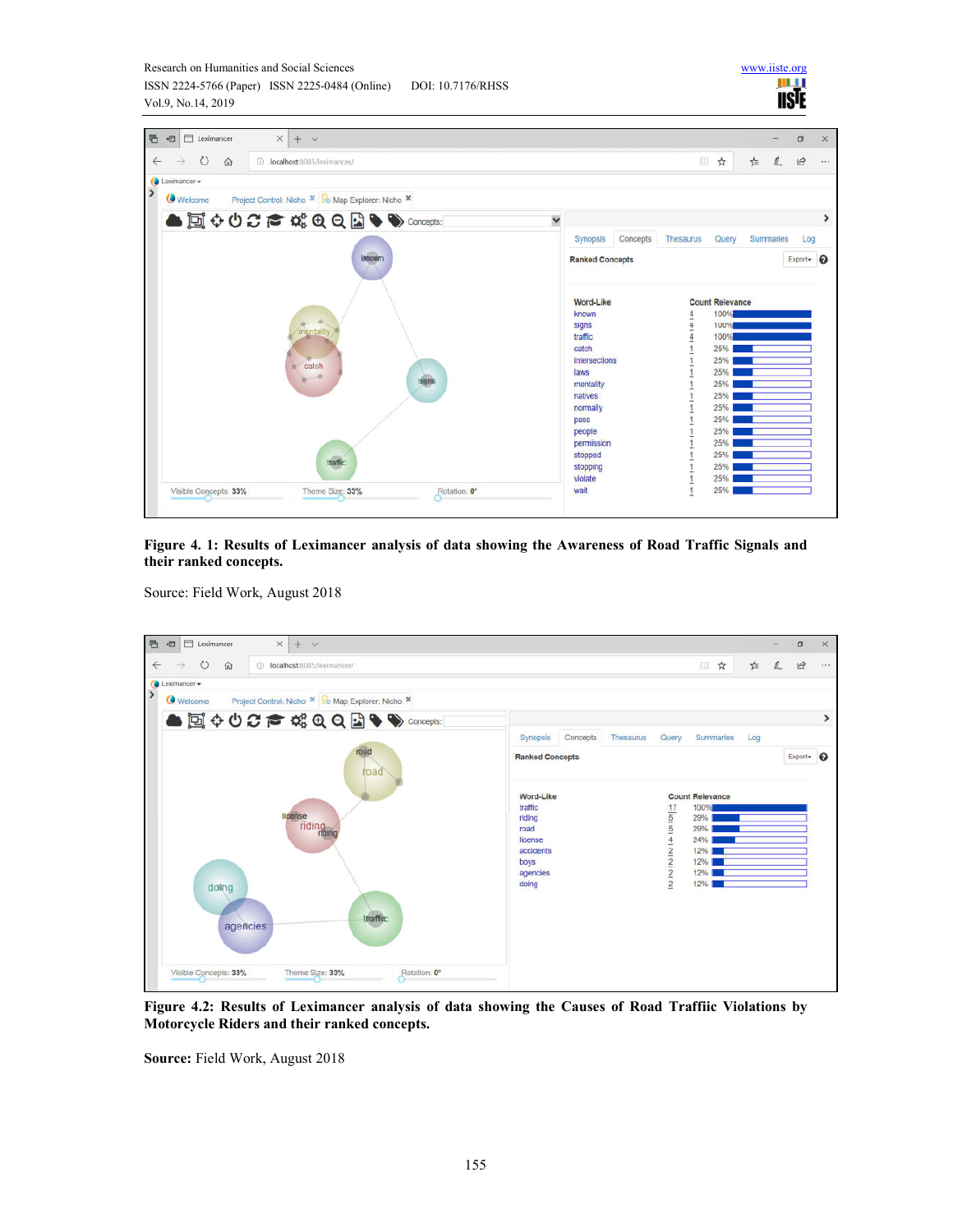Figure 4.3 shows all the ranked concepts indicating their frequency of occurrence and their relevance. It can be seen that some of the main concepts with the highest number of occurrences and relevancy include such concepts as **"TRAFFIC",** "**RIDING"**, **"ROAD",** and **"LICENCE".** The concept **"TRAFFIC"** occurs very frequently because it is often used in combination with the other concepts: for example, "Traffic Noncompliance"; "Road Traffic Signs", "Awareness on Road Traffic Signs", "Effects of Traffic Noncompliance" etc. This is to be expected since this thesis concerns itself with Traffic noncompliance and it dominated the discussions during the FGDs and the other stakeholder institutions. On the diagram as is showed on the right hand side has a word count of 17, which shows the relevance of traffic as far as this study is concerned. The stakeholder in this study agencies are responsible for the enforcement of road traffic laws to regulates the riding behaviours of motorist on the road through the training of potential and issuance of rider's licensees and also educating them on the relevance of these road traffic laws. Thus, their reoccurrences on the concept map as they are interlaced by the arrows. For instance, on the concept map the most of the participants indicated that the agencies that are responsible for ensuring compliance with road traffic signs are do not perform their duties as expected of them. During the FGD, the participants held the view that the MTTD are not enforcing the traffic laws by arresting and prosecuting road traffic offenders, thus the cause of traffic non-compliance by motorist in the Wa Municipality. Hence, the clustering of **"AGENCIES"** and **"DON'T"** as seen on the concept map.

Similarly, most of the respondents during the data collection process believes in the common notion that, "traffic do not catch native", though when this was subjected to further investigations, it was revealed that, the problem of traffic noncompliance by motorist has to do with the attitudes and behaviours of the motor riders. This has also been established earlier on during the manual analysis as one the major causes of traffic non-compliance since the willingness to either comply or not comply with road traffic signal is mainly controlled by their beliefs and attitudes. Also the other agency that was criticised by the participants was the DVLA. They lamented that, the processes in the acquisition of motor licences are too laborious and expensive, therefore process should be made flexible and easy as it is the only place that motorist are trained on the relevance of road traffic signals. Therefore, the clustering of these themes shows their relative relevance on the problem under study as shown in figure 4.3.

The Leximancer analysis ranked the themes in terms of the connectivity and relevance. The ranked themes were **"DESIGN", "DUR", "ROAD LINE MARKINGS", "TRAFFIC"**, and **"PROACTIVE".** These were the main themes within which the related concepts were clustered, implying their dominance during the focus group discussions. The concepts that are dispersed randomly in the analysis using Leximancer act like attractive forces to guide concepts to their resting places whereas the concepts clustered together on the map are related or tend to occur in similar contexts. The reoccurring themes have word count of 12 and this re-affirmed the data manually analysed that traffic noncompliance by motorcycle riders is partly blamed on the stakeholder institutions-MTTD, NRSC and the DVLA. The data further indicated that, the law enforcement agencies are not **"PROACTIVE"** in the performance of their duties, since they were rated below average. This view was held by all the participants that took part in the discussion at Busa, thus its dominance within the themes.

# **4.1 Challenges in enforcing Traffic Control Signals Compliance**

**D**espite the importance of these institutions concerning traffic enforcement, a number of challenges were identified during by the study which include limited qualified skilled staffs to manage the technical roles assigned to the institutions. For example, the Ghana Police Service is under staffed with police civilian ratio of 1:860 instead of 1:500 recommended by the United Nations. Within the Wa Municipality, there are only 43 police service personnel for all duties. The Service therefore finds it difficult to enforce compliance of traffic control signals. In addition to this is the problem of inadequate logistics such as vehicles, office space and accommodations and machines to check speed and alcohol levels of motor riders. Others are inadequate funding, interference from politicians, opinion leaders, chiefs and people at higher positions. Additionally, delays in the adjudication of traffic offences in law courts was also a major challenge. For motor riders to comply or not comply with traffic control signals is largely determined by the socio-demographic and other factors.

# **5. Findings, conclusion and recommendations**

The study identified the following key findings based on the study objectives. The first objective of the study was to examine the causes of disobedience towards traffic control signals in the Wa Municipality. The causes were ineffective and weak enforcement of the road traffic laws by the MTTD and other road sector agencies, lack of awareness of road traffic signs and riding of motorcycles by minors. The second objective was to assess the attitudes of motorcycle riders towards traffic control signals compliance in the study site. The qualitative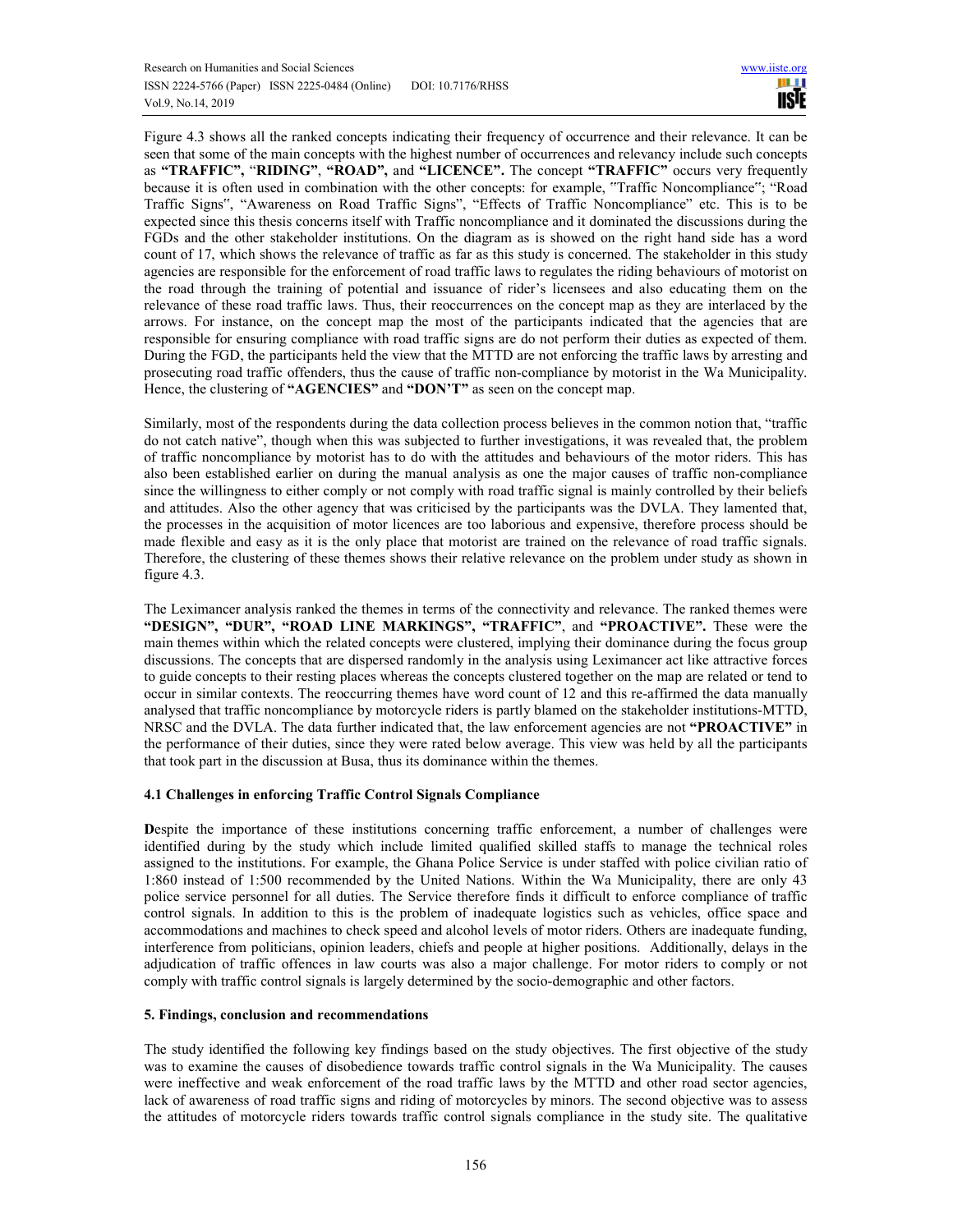Leximancer software revealed that, noncompliance with traffic control signals by motorcycle riders were caused by the attitudes and behaviours of those riders. Though the respondents indicated that, it is only those from the villages who obey road traffic regulations such as the red light signal of the traffic lights, but upon further analysis, it came to light that, it is attitudinal. The third objective was to examine the role of road safety stakeholders in enforcing traffic control signals among motor cycle riders. The institutions identified by this study were the DUR, MTTD, DVLA and NRSC. These agencies have their roles ranging from road construction and maintenance to enforcement of road laws, monitoring and evaluation of road safety measures, issue license, education on road safety issues to providing in-service training for both riders and drivers. The performance of these institutions and agencies were unsatisfactory and their activities were not visible to the general public. The final objective of the study was to uncover the challenges encountered by the law enforcement agencies in enforcing traffic control signals compliance among motorists. The study identified inadequate financial resources and logistical constraints from the central government which inhibited them from effectively carrying out their mandates. The funds were irregular. In addition, lack of logistics such as speed /alcohol detectors and patrol to monitor motor cycle riders to ensure compliance with traffic control signals. Finally, these institutions were also under staffed and therefore were operating under their establishment.

# **5.2 Recommendations**

To be able to address the problem of traffic non-compliance by motor riders in the Wa Municipality, the following measures are recommended. These include; 1) embarking on effective public education and sensitization on the awareness of road traffic signs and regulations, 2) effective enforcement of road traffic laws by the MTTD and their collaborative agencies, 3) there is the need for attitudinal change by motorcycle riders towards traffic control signals, 4) establish and implement a spot fine policy for road traffic offenders, 5) provision of financial and logistical resources/support to the law enforcement agencies and finally 6) the establishment of motorcycle training institutes to complement the works of the DVLA.

### **5.3 Conclusion**

If the causes of increasing road traffic noncompliance are mainly attitudinal and emanating from indiscipline by road users as evident from the field data, then there is the need to refocus attention on behavioural change. Singapore can be a model for a study since they have been able to reduce human errors associated with unsafe road user behaviour. 'Safer Road Singapore' (2013) have changed the culture of road users to one where safe and courteous road use is instinctive and habitual by embarking on the three elements of road safety education– basic, continuous and corrective education. Also, the study shows that beliefs and attitudes of the motorcyclist, social norms and perceived behaviour control significantly influence the intention to disregard traffic regulations and subsequently develop repetitive traffic violation behaviour. In line with previous studies in developed countries, 'belief and attitude' is found to be the strongest factor influencing the intention of motorcycle riders to disregard traffic regulations in the three cities studied. However, taking into consideration the culture in Wa, it is not really confirmed whether attitudes are the only reasons for road traffic violations. This finding highlights an important question that begs further investigation.

Similarly, due to data availability, the current study only focused on the factors influencing traffic signal violations in the study area, and did not take the road and mechanical factors such as the nature of the road, state of the motorcycle, speeding, and driving under the influence of alcohol, into consideration, though these factors are deemed important. Furthermore, future work can expand geographically to include other Municipalities of Ghana to obtain more comprehensive and comparable conclusions.

# **REFERENCES**

- Ajzen, (2011). The Theory of Planned Behaviour. Organizational Behaviour and Human Decision Process. *Journal of Psychology and Health, 26*(9), 1113–1127. [Online] Available: https://www.google.com/search?client=firefoxd&q=+The+theory+of+planned+behaviour
- Amoako, C., Cobbinah, P.B., Niminga-Beka, R. (2014). Urban Infrastructure Design and Pedestrian Safety in the Kumasi Central Business District, Ghana. J. Transp. Saf. Sec. 6(3), 235–256. [Online] Available: http://dx.doi.org/10.1080/19439962.2013.861887. DA: 10<sup>th</sup> April, 2017.
- Chaikof, E. L., Dalman, R. L., Eskandari, M. K., Jackson, B. M., Lee, W. A., Mansour, M. A., & Oderich, G. S. (2018). The Society for Vascular Surgery Practice Guidelines on the care of Patients with an Abdominal Aortic Aneurysm. *Journal of Vascular Surgery*, 67(1), 2-77.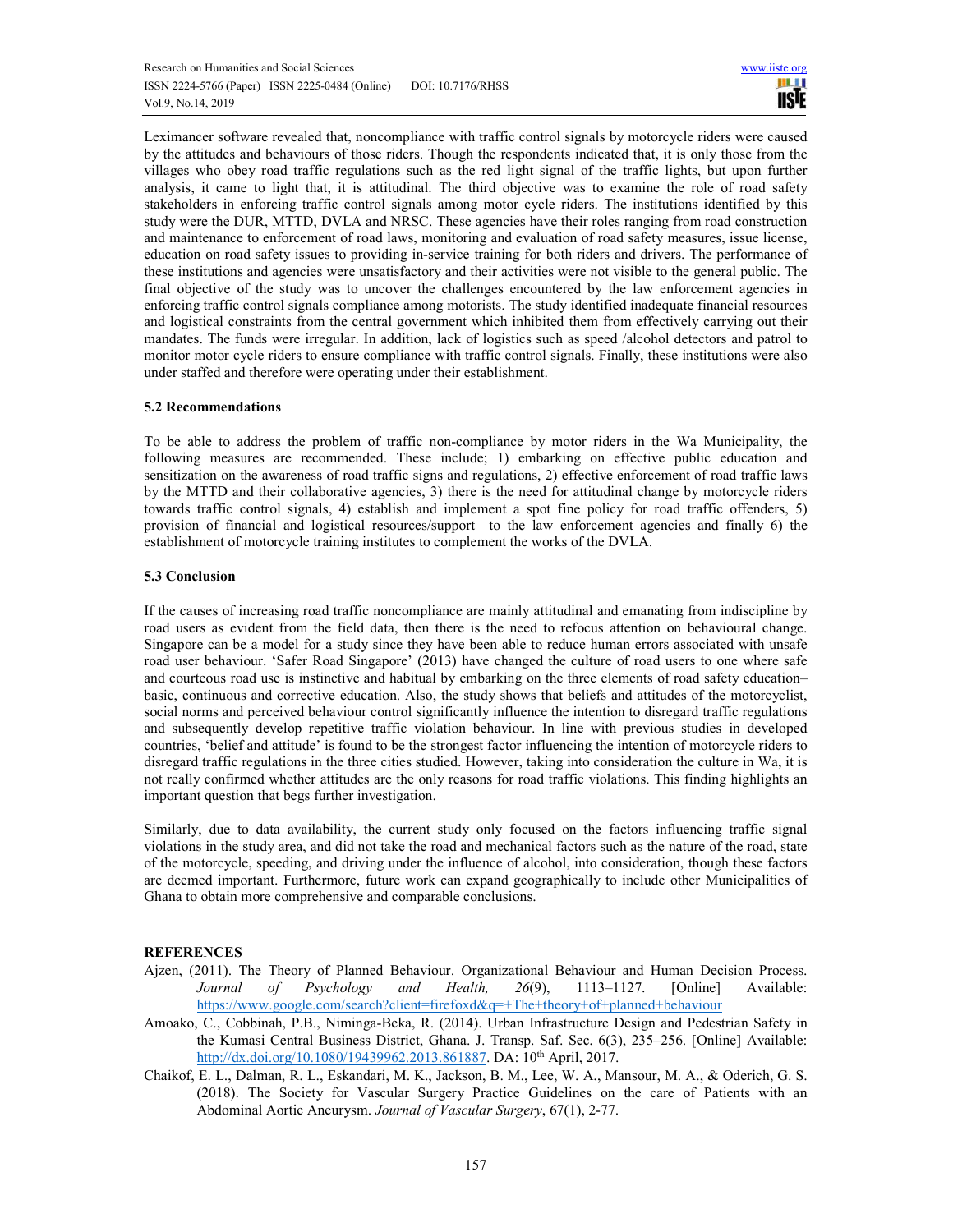- Chalya, P. L., Mabula, J. B., Dass, R. M., Mbelenge, N., Ngayomela, I. H., Chandika, A. B., & Gilyoma, J. M. (2012). Injury characteristics and outcome of road traffic crash victims at Bugando Medical Centre in Northwestern Tanzania. *Journal of Trauma Management & Outcomes*, 6(1), 1-10.
- Chalya, P. L., Mabula, J. B., Ngayomela, I. H., Kanumba, E. S., Chandika, A. B., Giiti, G., & Balamuka, D. (2010). Motorcycle injuries as an emerging public health problem in Mwanza City, Tanzania: A call for urgent intervention. *Tanzania Journal of Health Research*, 12(4), 214-221.
- Delaney, A., Lough, B., Whelan, M., & Cameron, M. (2004). A review of mass media campaigns in road safety. *Monash University Accident Research Centre Reports*, *220*, 85. [Online] Available: https://www.monash.edu/muarc/our-publications/muarc220. DA: 19th June, 2017.
- Dinye, R. B. (2012). Motorized Transportation in the Urban Areas in Northern Ghana: The Case of Motorcycle in Wa Township. Centre for Settlements Studies, KNUST. [Online] Available: https://urbanauapp.org/wp-content/uploads/dinye.pdf. DA: 3rd March, 2017.
- Elvik, R., & Vaa, T. (2004). The Handbook of Road Safety Measures. *EJTIR,* 4(4), 445-446.
- Fishbein, M., & Stasson, M. (1990). The Role of Desires, Self‐Predictions, and Perceived Control in the Prediction of Training Session Attendance. *Journal of Applied Social Psychology*, 20(3), 173-198.
- Fletcher, J. P., Baguley, C. J., Sexton, B., & Done, S. (2006). Road accident modeling for highway development countries. *Main Report Trials in India and Tanzania. Report No. PPRO95*. [Online] Available: https://www.monash.edu/ muarc/our-publications/muarc220. DA: 19<sup>th</sup> May, 2017.
- Ghana Statistical Service (2012). *Population and Housing Census 2010*. Ghana Accra. Government of Ghana. [Online] Available: http://www. Stats ghana. gov.gh/docfiles/2010phc/2010 Population And Housing Census Final Results.pdf. DA: 12<sup>th</sup> December, 2017.
- Ghana Statistical Service (2013a). 2010 Population and Housing Census. (Regional Analytical Report, Upper West Region). Ghana Accra. Government of Ghana. Available: http://www.statsghana.gov.gh/  $docfiles/2010phc/ 2010$  Population and Housing Census.pdf</u>. DA:  $12<sup>th</sup>$  December, 2017.
- Ghana Statistical Service (2013b). 2010 Population and Housing Census. (National Analytical Report of Final Results). Ghana Accra. Government of Ghana. Available: http://www.statsghana.gov.gh/docfiles/2010phc/ 2010 Population and housing Census Final Results.pdf. DA: 12<sup>th</sup> December, 2017.
- Ivan, J. N., McKernan, K., Zhang, Y., Ravishanker, N., & Mamun, S. A. (2017). A study of pedestrian compliance with traffic signals for exclusive and concurrent phasing. *Accident Analysis & Prevention*, 98 (3), 157-166.
- Jacard, J., & Jacob, J. (2010). Theory construction and model-building skills: A Practical Guide for Social Scientists. New York, NY: Guilford Press. [Online] Available: http://ijhe.sciedupress.com DA: 11th August, 2018
- Kimwetich, C. J., & Ndunge, D. (2012). The Influence of Urban Transport Policy on the Growth of Motorcycle and Tricycles in Kenya. In *AIBUMA Conference*. [Online] Available: https://profiles.uonbi.ac.ke/dorothyndunge/publications/'-influence-urban-transport-policy-growthmotorcycle. DA: 19<sup>th</sup> February, 2017
- Kothari, C. R. (2004). *Research Methodology: Methods and Techniques*. New Age International.
- Kumar, A. (2011). Understanding the Emerging Role of Motorcycles in African cities: A political economy perspective. [Online] Available: http://documents. worldbank.org/curated/en/ 391141468007199012/Understanding-the-emerging-role-of-motorcycles-in-African-cities.
- Lankarani, K. B., Heydari, S. T., Aghabeigi, M. R., Moafian, G., Hoseinzadeh, A., & Vossoughi, M. (2014). The impact of environmental factors on traffic accidents in Iran. *Journal of Injury and Violence Research*, 6(2), 64-71.
- McKenna, F. P. (2007). The perceived legitimacy of intervention: A key feature for road safety. *Improving traffic safety culture in the United States: The journey forward. Washington, DC: AAA Foundation for Traffic Safety*, 165-75.
- Morgan, P. S., & Bachrach, C. A. (2011). DEMOGRAPHIC DEBATE Is the Theory of Planned Behaviour an appropriate model for human fertility? Vienna Yearbook of Population Research, 9, 11–18. doi:10.1553/populationyearbook2011s11
- Odero, W., Khayesi, M., & Heda, P. M. (2003). Road traffic injuries in Kenya: magnitude, causes and status of intervention. *Injury control and safety promotion*, 10(1-2), 53-61.
- Oltedal, S., & Rundmo, T. (2006). The Effects of Personality and Gender on Risky Driving Behaviour and Accident Involvement. *Safety Science*, 44(7), 621-628.